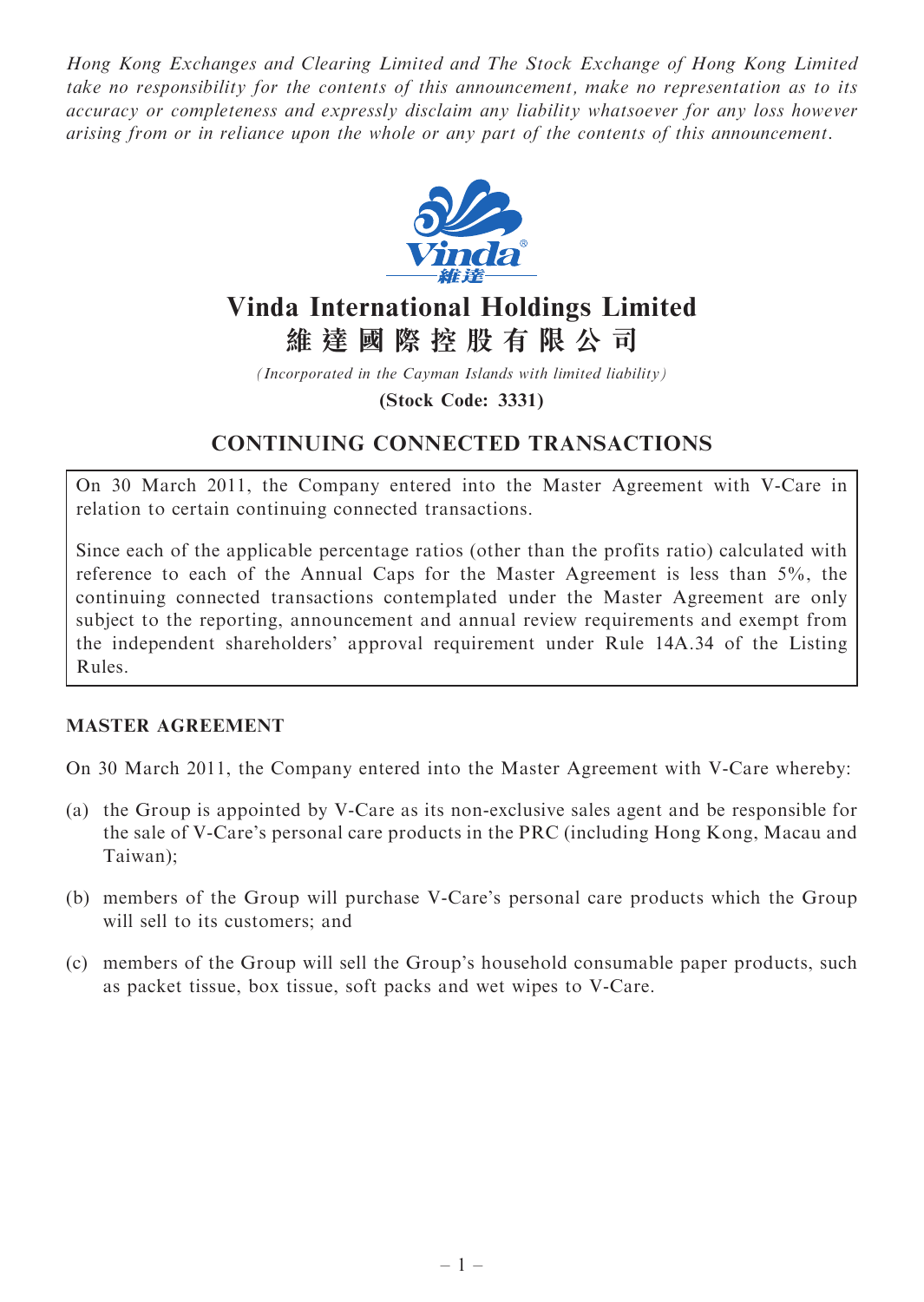The principal terms of the Master Agreement are as follows:

| Date:           | 30 March 2011                   |
|-----------------|---------------------------------|
| <b>Parties:</b> | $(1)$ V-Care<br>(2) The Company |

Duration: The Master Agreement is for a term of commencing from 30 March 2011 and expiring on 31 December 2012.

#### Nature of the Master Agreement

- (a) The Group is appointed by V-Care as its non-exclusive sales agent and will be responsible for procuring the sale of V-Care's personal care products in the PRC (including Hong Kong, Macau and Taiwan). V-Care's personal care products will include initially baby diapers and later sanitary napkins manufactured by V-Care or its outsourced manufacturing partners under its proprietary brand name "Babifit貝愛多" and such other brands which V-Care would create or procure from time to time. In consideration for the services provided by the Group, V-Care will pay to the Group on a monthly basis a commission based on a market rate of a prescribed percentage of the total net sales value of the sale of V-Care's products solicited or procured by the Group.
- (b) Members of the Group will purchase as a distributor V-Care's personal care products, including baby diapers and later sanitary napkins manufactured by V-Care or its outsourced manufacturing partners under its proprietary brand name "Babifit貝愛多" and such other brands which V-Care would create or procure from time to time from V-Care at prices and other terms negotiated between the Company and V-Care on an arm's length basis and on normal commercial terms, comparable to the prevailing market rates or at rates similar to those offered by V-Care to Independent Third Parties, and as agreed between the Group and V-Care. Purchase orders for V-Care's personal care products shall be given by the Group to V-Care in writing or, if given orally, shall be confirmed by the Group in writing not more than 3 days after the order is given by the Group.
- (c) Members of the Group will sell the Group's household consumable paper products, including packet tissue, box tissue, soft packs and wet wipes, to V-Care at prices and other terms negotiated between the Company and V-Care on an arm's length basis and on normal commercial terms, comparable to the prevailing market rates or at rates similar to those offered by the Group to Independent Third Parties, and as agreed between the Group and V-Care. The Group's products will be used by V-Care in connection with its promotion activities relating to the sale of its personal care products. Purchase orders for the Group's household consumable paper products shall be given by V-Care to the Group in writing or, if given orally, shall be confirmed by V-Care in writing not more than 3 days after the order is given by V-Care.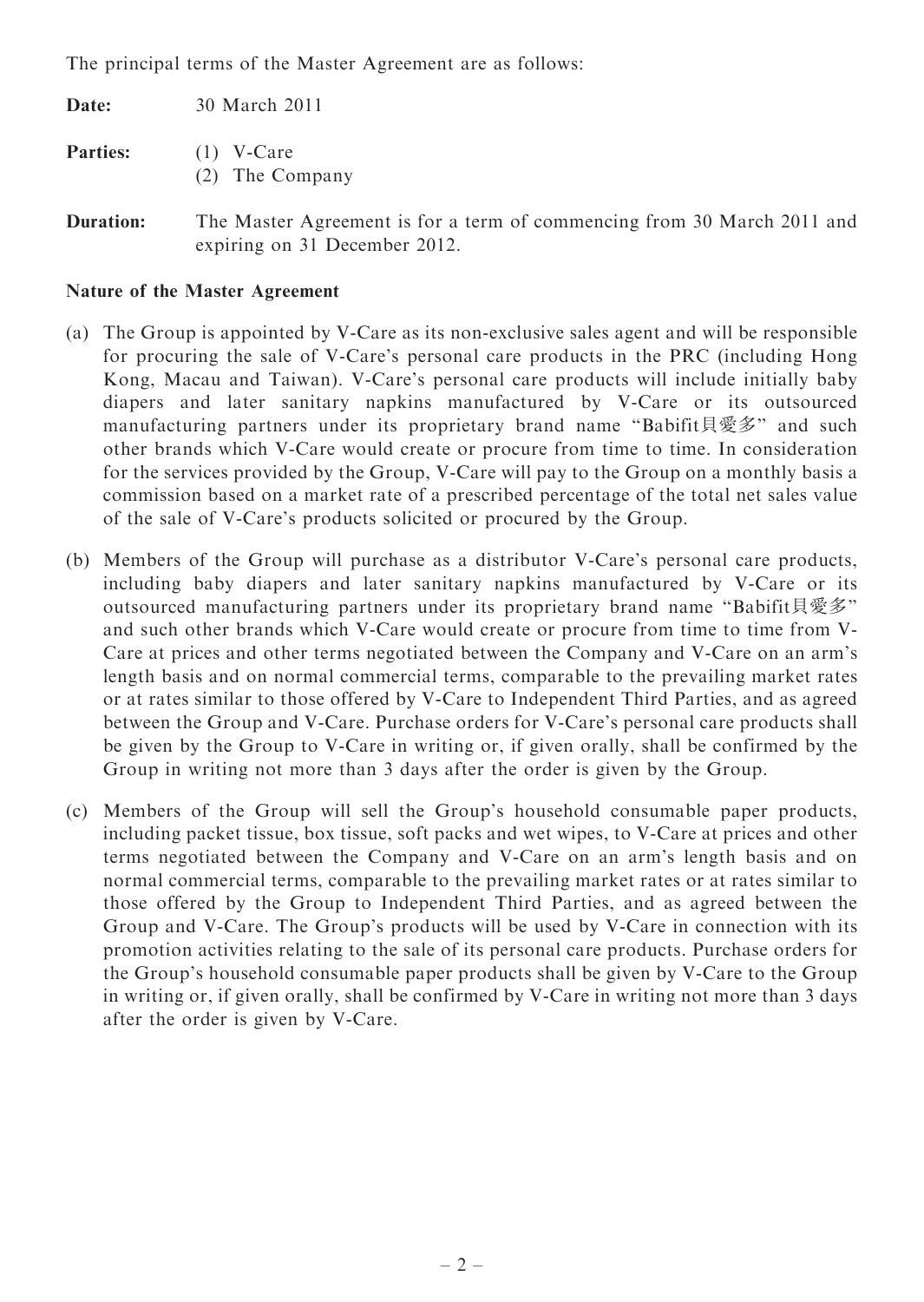#### Annual Caps and determination

The Annual Caps under the Master Agreement are as follows:

|                                               | <b>Annual caps</b><br>for the year ending 31 December |                 |
|-----------------------------------------------|-------------------------------------------------------|-----------------|
|                                               | 2011                                                  | 2012            |
| Commission from the sale of V-Care's products | HK\$4,090,000                                         | HK\$15,210,000  |
| Purchase of V-Care's products from V-Care     | HK\$33,000,000                                        | HK\$130,000,000 |
| Sale of the Group's tissue paper to V-Care    | HK\$2,200,000                                         | HK\$4,500,000   |
| <b>TOTAL</b>                                  | HK\$39,290,000                                        | HK\$149,710,000 |

In determining the proposed Annual Caps of the continuing connected transactions contemplated under the Master Agreement for each of the 2 financial years ending 31 December 2012, the Board has taken into account for reference of the following principal factors:

- (a) the two-prong approach of V-Care's outsourced production strategy and self-operated manufacturing facilities;
- (b) the expected development of the Group's sale of personal care products; and
- (c) the expected rate of growth of the Group's sales network and overall business.

#### REASONS FOR AND BENEFITS OF THE MASTER AGREEMENT

The continuing connected transactions contemplated under the Master Agreement are expected to occur on a regular and continuing basis in the ordinary and usual course of business of the Group.

The Group is principally engaged in the manufacturing of household consumable paper products in the PRC and its principal products include toilet paper, paper handkerchiefs, facial tissue paper and paper napkins. The V-Care Group is engaged in the manufacturing and sale of baby diapers and later sanitary napkins manufactured by V-Care or its outsourced manufacturing partners under its proprietary brand name ''Babifit貝愛多''. The Board believes that the Master Agreement can provide opportunities for the Group to cooperate with V-Care and thereby expand the Group's existing business to the distribution of disposable diapers and sanitary napkins. The Directors (including the independent non-executive Directors but excluding Mr. Li Chao Wang, Ms. Yu Yi Fang and Mr. Dong Yi Ping, three executive Directors) consider that the Master Agreement will allow the Group to secure additional business, and hence revenue, for the Group.

The Directors (including the independent non-executive Directors but excluding Mr. Li Chao Wang, Ms. Yu Yi Fang and Mr. Dong Yi Ping, three executive Directors) consider that the Master Agreement and the transactions contemplated thereunder were entered into in the ordinary and usual course of the business of the Group, and have been negotiated on an arm's length basis between the parties on normal commercial terms. The Directors (including the independent non-executive Directors but excluding Mr. Li Chao Wang, Ms. Yu Yi Fang and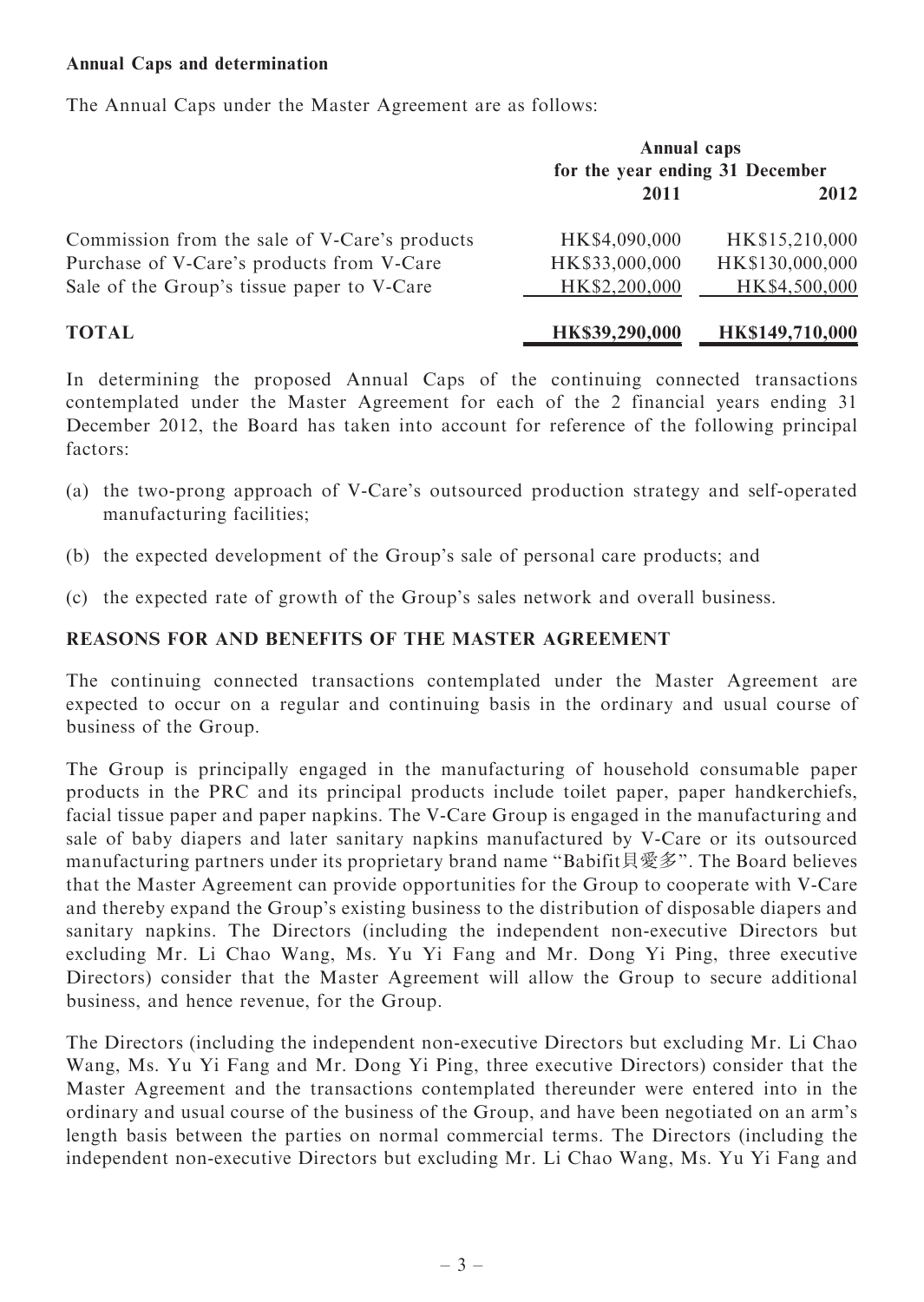Mr. Dong Yi Ping, three executive Directors) believe that the terms of the Master Agreement (including the Annual Caps) are fair and reasonable and are in the interests of the Company and its shareholders as a whole.

## LISTING RULES IMPLICATIONS

Reference is made to the Company's announcement dated 16 December 2010 regarding a subscription of shares of V-Care which also constituted a connected transaction of the Company. Upon completion of the subscription which took place on 11 February 2011, V-Care was owned as to 41% by a wholly owned subsidiary of the Company, as to 39% by Fu An International, as to 7% by Dynasty Fortune Partners, L.P. and as to 13% by Cathay Capital Holdings II, L.P. As Fu An International is a substantial shareholder of the Company, it is regarded as a Connected Person of the Company. As Fu An International controls the exercise of over 30% of the voting power at general meetings of V-Care, V-Care is also regarded as a Connected Person of the Company. In the circumstances, the transactions between the Group and the V-Care Group as contemplated under the Master Agreement constitute continuing connected transactions of the Company under Chapter 14A of the Listing Rules.

Since each of the applicable percentage ratios (other than the profits ratio) calculated with reference to each of the Annual Caps for the Master Agreement is less than 5%, the continuing connected transactions contemplated under the Master Agreement are only subject to the reporting, announcement and annual review requirements and exempt from the independent shareholders' approval requirement under Rule 14A.34 of the Listing Rules.

Details of the continuing connected transactions under the Master Agreement will be disclosed in the Company's next published annual report in compliance with the requirements under the Listing Rules.

In the event that (i) for any financial year during the term of the Master Agreement, the aggregate amount payable under the Master Agreement exceeds the Annual Caps for the relevant years, or (ii) if the Master Agreement is renewed or there is material change to the terms of the transactions, the Company will comply with the provisions of Chapter 14A of the Listing Rules.

## DEFINITIONS

In this announcement, unless the context otherwise requires, the following terms have the following meanings:

| "Annual Caps"      | the annual caps for the transactions contemplated under the Master<br>Agreement                                                                                                            |
|--------------------|--------------------------------------------------------------------------------------------------------------------------------------------------------------------------------------------|
| "Board"            | the board of Directors of the Company                                                                                                                                                      |
| "Company"          | Vinda International Holdings Limited (維達國際控股有限公司), a<br>company incorporated under the laws of the Cayman Islands with<br>limited liability whose shares are listing on the Stock Exchange |
| "Connected Person" | shall have the meaning given to it in the Listing Rules                                                                                                                                    |
| "Directors"        | $\text{directory}(s)$ of the Company                                                                                                                                                       |